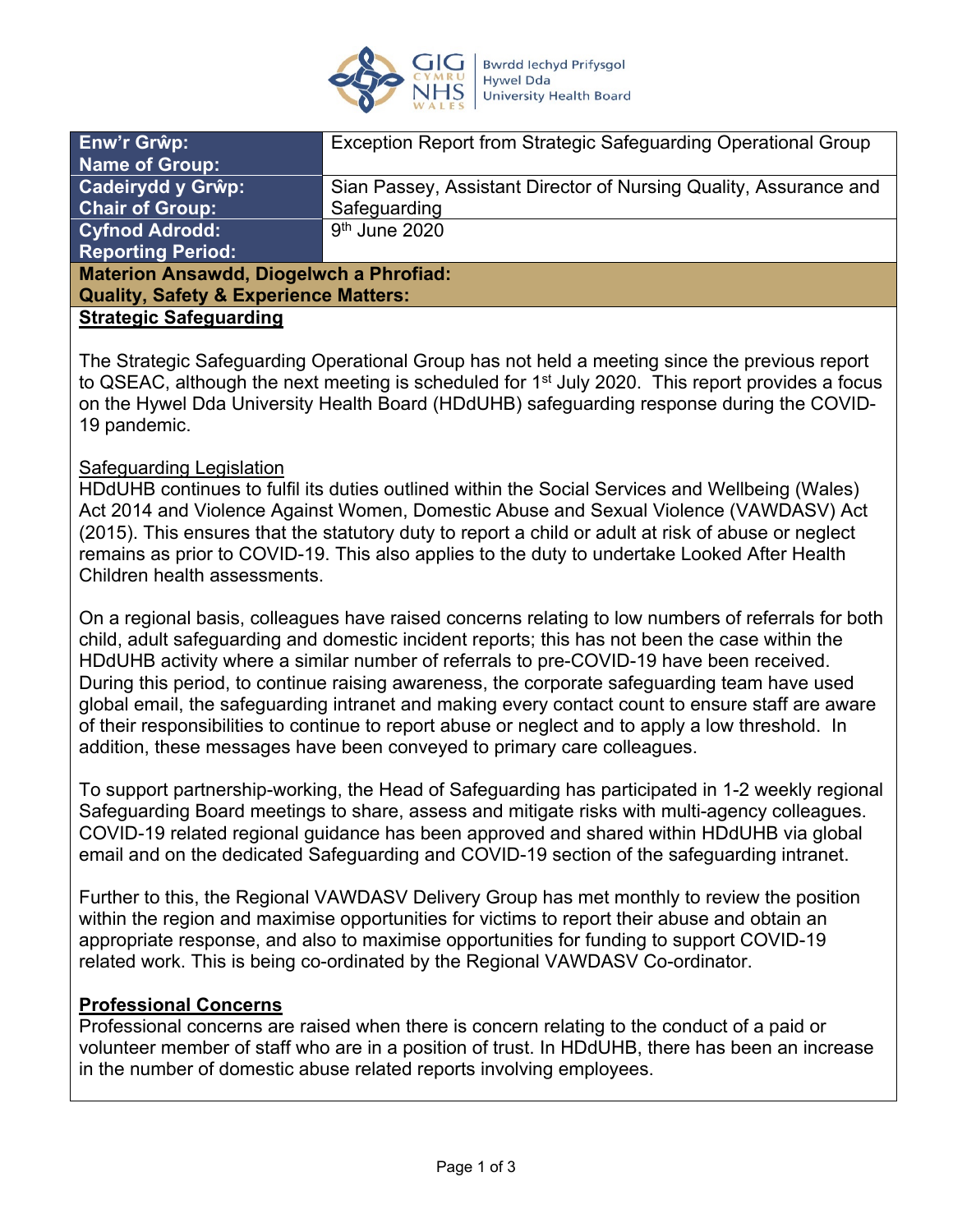As part of the rapid response to Coronavirus, the Health Board appointed a number of additional staff. Three reports have been raised relating to members of staff who have been recruited all were managed appropriately under safeguarding procedures. As a consequence, no staff will now be able to commence positions until all the usual recruitment checks have been carried out.

## **Looked After Children (LAC)**

Due to the COVID-19 outbreak, the LAC Health Team have made changes to their normal practice in line with national advice. LAC and young people are a particularly vulnerable group. HDdUHB has statutory duties in relation to the planning, commissioning and delivery of services in order to address the health needs of LAC residing in HDdUHB and children from our locality placed in other Health Board areas. The current advice is that video conferencing or telephone consultations are used to undertake health assessments and this has been implemented by the LAC Team. The LAC activity which existed prior to COVID-19 continues and the team regularly contribute to the multi-agency working with representation at strategies, LAC reviews, foster panels and also provide impromptu support for foster carers, social workers, health visitors and school nurses.

We have a particular vulnerable cohort of young people who are placed in our 22 registered residential homes within Carmarthenshire and Pembrokeshire. They have a higher tendency of risk taking behaviours, have increased mental health issues and have unmet health needs. The LAC Nurse has regularly liaised with the homes during this period offering support around emotional well-being and all have been given an emotional health pack which was devised by Iechyd Da.

During the previous 5 weeks, HDdUHB are receiving an increase in the number of LAC within the Health Board, which could be a reflection of the pressure families are experiencing as part of the pandemic and lockdown.

This is having a significant impact on workload, which the team are managing at the moment, however this is something that the service needs to monitor and review to establish whether the pattern continues or is just a variance.

For clarity, HDdUHB would normally have 30 to 45 new LAC in a quarter. During these 5 weeks, HDdUHB has received 49 new children into the area, with 31 within a fortnight period. The number of LAC has increased from 721 to 770 in total.

## **Child Safeguarding**

Scrutiny of the data available to the corporate safeguarding team has taken place to identify areas where there may be exceptions in assurance in referring children at risk of abuse or neglect to Local Authority Children Services. A detailed report will be shared with Service Safeguarding Delivery Groups and Strategic Safeguarding Operational Group.

In summary, the analysis demonstrates that despite a significant decline in relation to children under 18 years attending HDdUHB emergency departments during the same period, (March and April 2019), the Multi-Agency Referral Form (MARF) activity for HDdUHB shows no significant variations. However we will continue to monitor this with the social restrictions which remain in place in Wales.